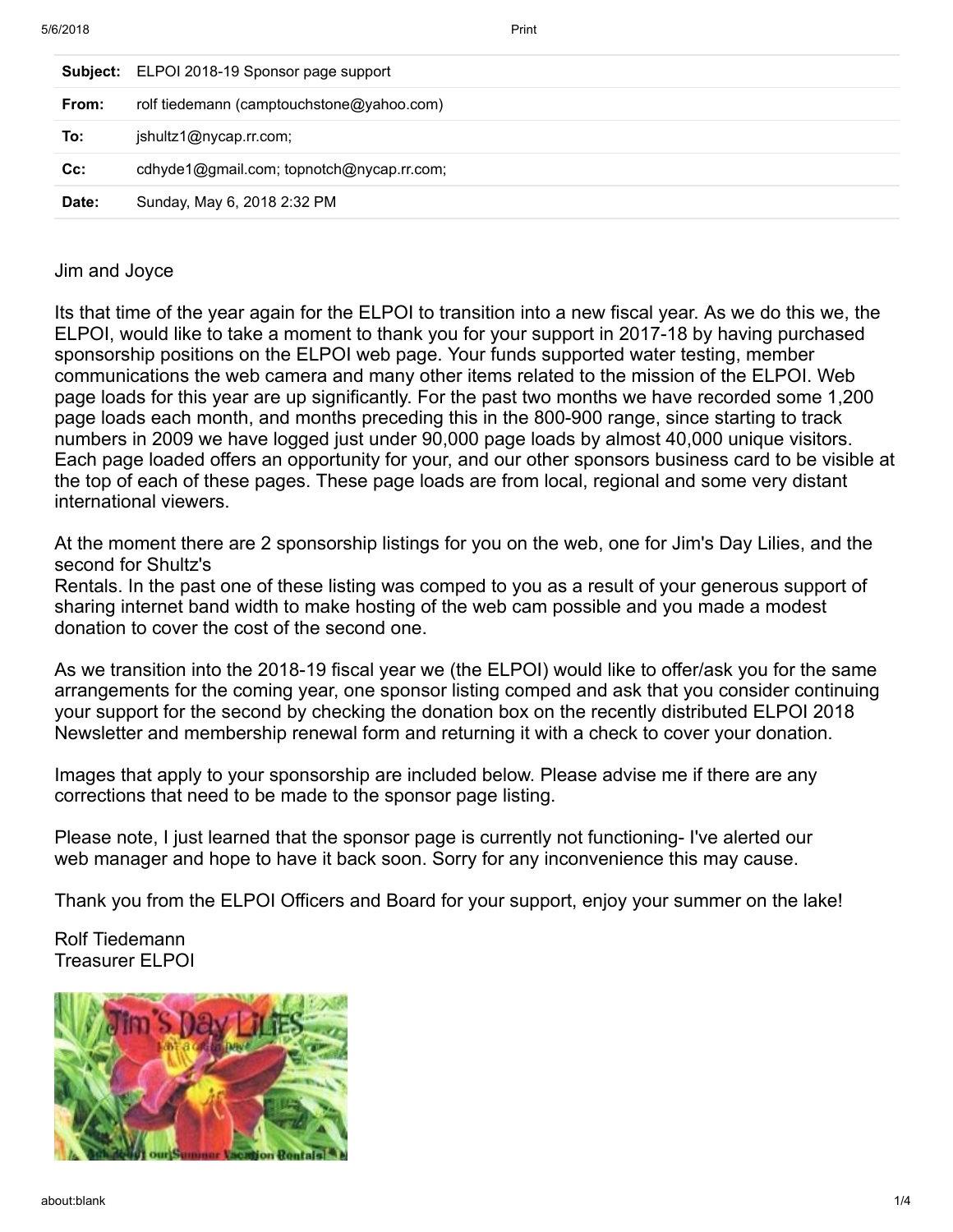

Jim's Day Lilies 2213 NYS Rt. 74 **At Eagle Lake** Ticonderoga, NY 12883 518-503-5065 jimsdaylilies.com

Jshultz1@nycap.rr.com

Jim's Day Lilies is located on the quiet south shore of Eagle Lake, 10 miles west of the historic town of Ticonderoga, New York and minutes east of the Northway at Schroon Lake.

Over 250 varieties of day lilies are in bloom from June through September; they cover over 3/4 acres and make for a spectacular site.

All plants are freshly dug per your selection and request.

Open April thru September 10:00 AM to 5:00 PM, other times by appointment.

Please stop in to see the flowers and meet the owner's, Jim and Joyce. See a sample of the flowers at our website. http://www.jimsdaylilies.com/

Also offering summer vacation rentals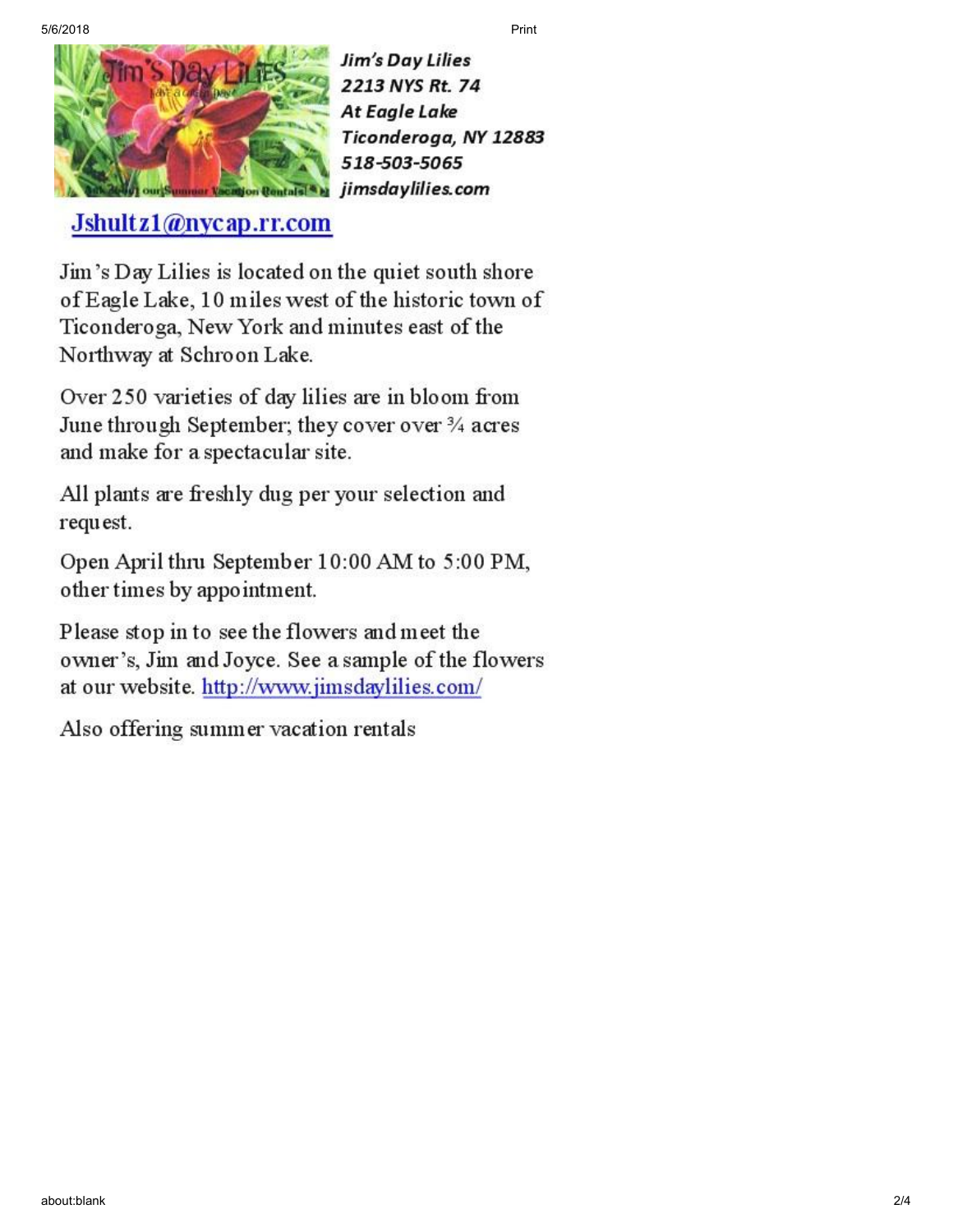